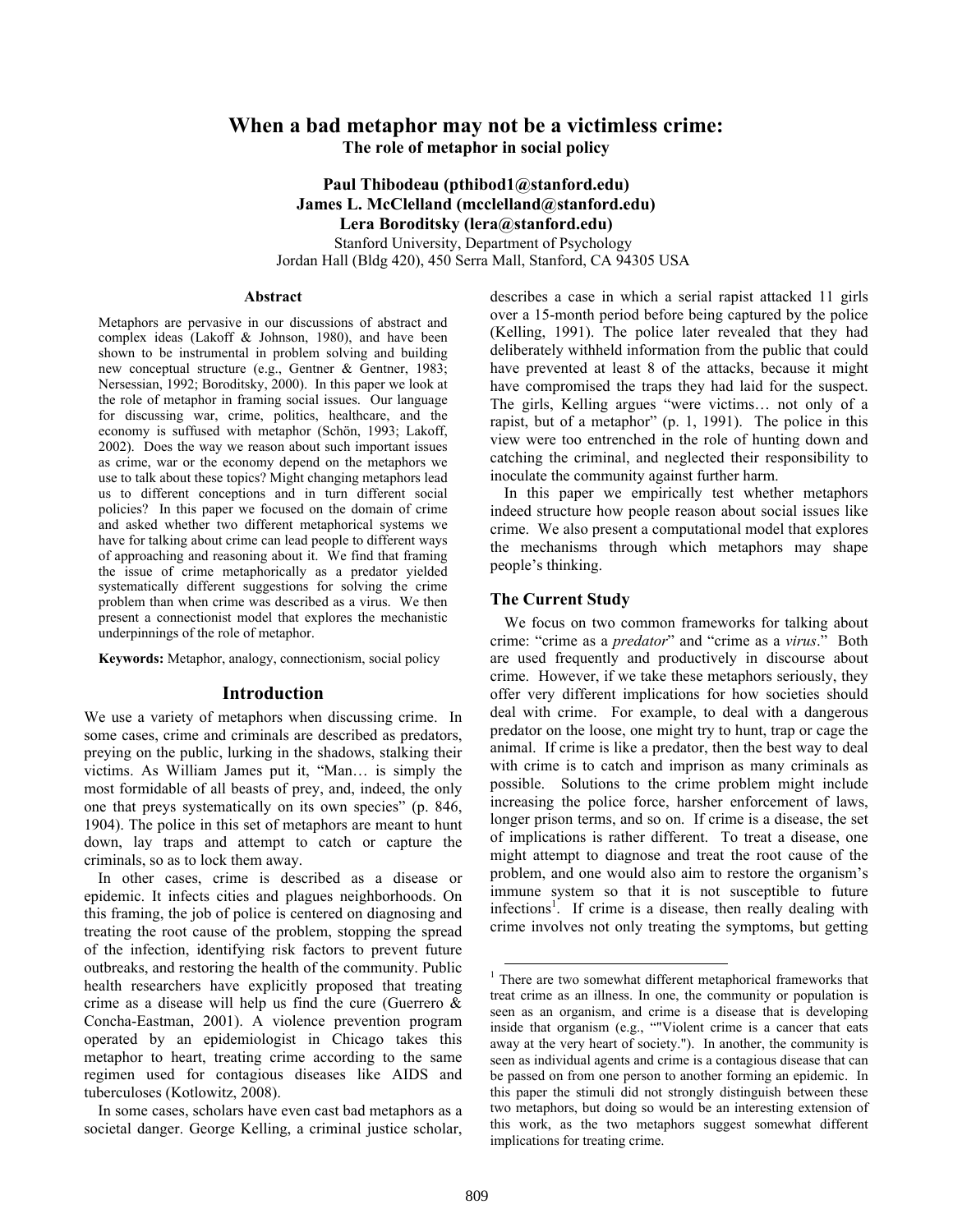to the root cause of the problem, and restoring the health of the community so that it is no longer susceptible to future crime flare-ups.

While these analyses of the metaphors seem plausible, what we don't know is whether such metaphors in fact have any psychological weight. Does casually encountering one metaphor or another in discourse about crime actually lead regular English speakers to come to different conceptions of the crime problem? Would people unwittingly come up with different types of solutions for the crime problem when exposed to one metaphor versus another?

# **Experiment**

The experiment was designed to explore whether simply embedding a common metaphor in an otherwise neutral report about crime can systematically influence people's approach to solving the crime problem. In the task, participants read a report about crime in a fictional city and then answered questions about the city. The report contained mostly crime-relevant statistics, and also two brief instances of either the crime as predator metaphor or the crime as virus metaphor. After reading the report, participants answered questions relating to crime in the city. Critically, in one of these questions, participants were asked to propose a solution to the crime problem.

If metaphors in fact have psychological weight, then being exposed to different metaphors for crime may lead people to propose different solutions to the city's crime problem. For example, people exposed to the crime as a predator metaphor might propose toughening law enforcement, while people exposed to the crime as disease metaphor might think about dealing with problems in the community and improving the social environment to prevent future crime. Of course, it is also possible that such metaphors are simply ornamental flourishes of language, and do not influence how people conceive of important social issues like crime.

# **Method**

**Participants** Four-hundred sixty-three students participated in the study as part of a course requirement  $-104$  from Stanford University and 359 from the University of California–Merced. The same patterns were found in both samples, so we report pooled data. Gathering data from the two populations allowed us to get a somewhat broader cross-section of the general population. This seemed important since people's conceptions of social issues like crime are likely to differ as a function of factors like socioeconomic status and personal experience.

**Materials** The survey was included in a larger packet of questionnaires that were unrelated to this study. Participants filled out the packet individually in a quiet room. Our survey consisted of a single page which included a short paragraph about crime in the fictional city of Addison and some follow-up questions. The paragraph mostly contained crime statistics, which were the same in the two conditions.

The two conditions differed only in two sentences in the paragraph which were used to embed either the crime-aspredator metaphor or the crime-as-disease metaphor. Half of the subjects were given the crime-as-predator version and half the crime-as-disease version. The report read:

Crime is a (wild beast preying on / virus infecting) the city of Addison. The crime rate in the once peaceful city has steadily increased over the past three years. In fact, these days it seems that crime is (lurking in / plaguing) every neighborhood. In 2004, 46,177 crimes were reported compared to more than 55,000 reported in 2007. The rise in violent crime is particularly alarming. In 2004, there were 330 murders in the city, in 2007, there were over 500.

Below this report, subjects were asked to briefly describe the crime situation in Addison (to make sure they read and understood the story), and were then instructed to answer the following two questions: 1. In your opinion what does Addison need to do to reduce crime? 2A) What aspect of the report was most influential in your decision? 2B) Please underline the part of the report that was most influential in your decision.

Fifty-two participants were given version A of question 2, and 411 participants were given version B. This question was aimed at discovering if participants explicitly noticed or made use of the metaphor, and we wanted to allow participants different opportunities to report this.

# **Results**

The solutions participants proposed to the crime problem in Addison differed depending on the metaphorical frame used in the crime report. Interestingly, most participants were not consciously aware of this influence. In response to the second question (which part of the report was most influential in your decision?), only 3% of the participants reported that the metaphorical framing influenced their decision.

Participants' proposed solutions to the crime problem in Addison were coded into two categories: 1) social environment and 2) law enforcement / punishment. Responses were categorized as "social environment" if they suggested a social reform (e.g., healthcare or educational or welfare programs) or investigating the cause of the problem (e.g., "look for the root cause"). Responses were categorized as "law enforcement / punishment" if they suggested restructuring the police force (e.g., hiring more officers, retraining officers, calling in the national guard) or modifying the penal structure (e.g., instituting harsher penalties, building more jails).

Each participant's response was coded as either 1 point for the social environment category, 1 point for the enforcement/punishment category, or split .5 points for each category if both types of solutions were proposed. Responses were coded by a blind coder. Of all responses, 9% did not fit into either category. In nearly every case this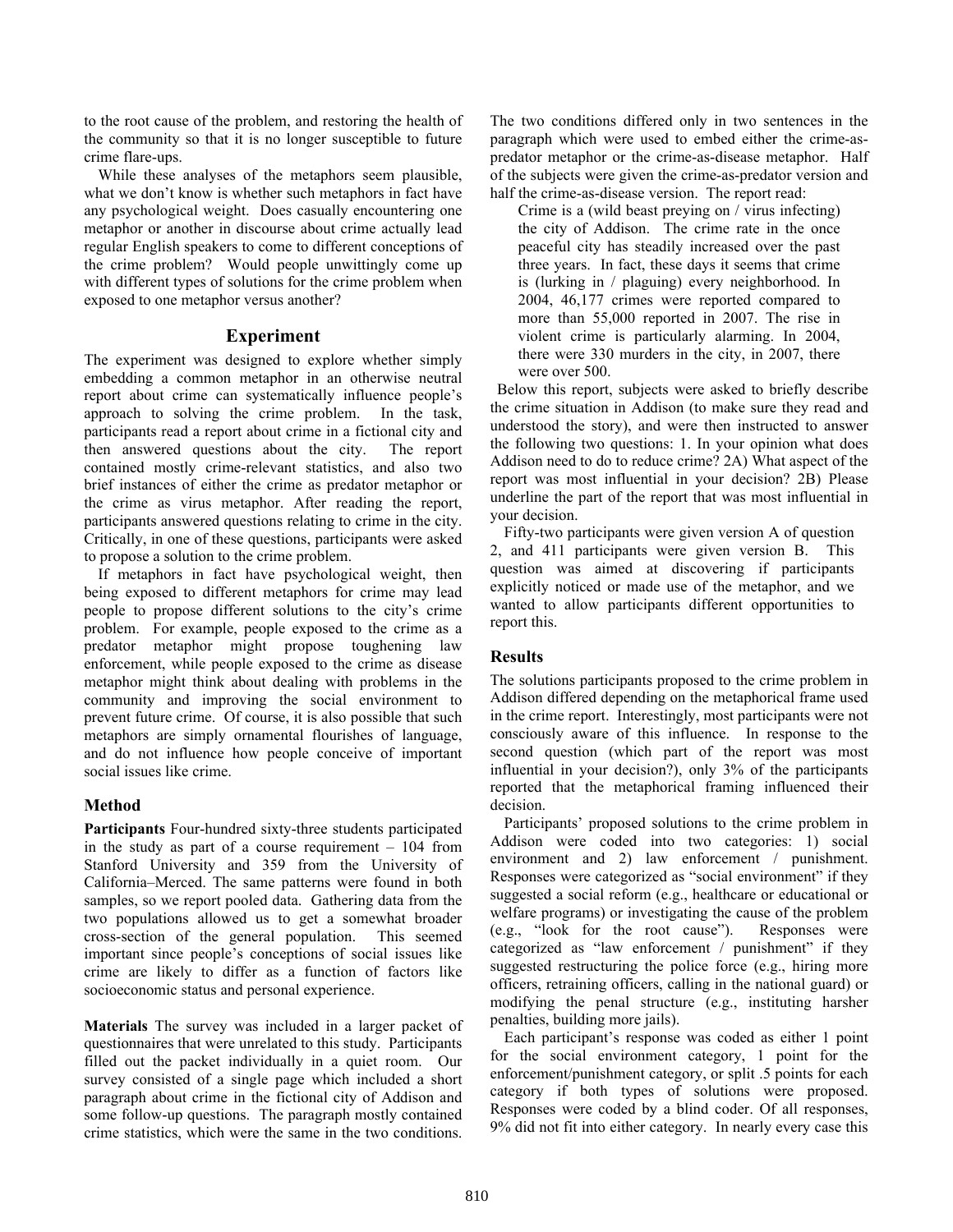was because the response lacked a suggestion (e.g., "I don't know", "I need more information", "It should be addressed").

Results are shown in Figure 1. Overall, participants were more likely to suggest an enforcement/punishment solution than a social environment solution (74% enforcement, 23% social environment),  $\chi$ 2 = 98.12, p < .001. However, participants given the crime-as-virus metaphorical framing were more likely to suggest social reform (31%) than participants given the crime-as-predator framing (20%),  $\chi$ 2  $= 6.88$ , p  $< .01$ .



Figure 1: Proportion of proposed solutions broken down by metaphor frame

#### **Discussion**

The results suggest that metaphors can influence how people conceptualize and in turn hope to solve important social issues. It appears that even casually encountering one metaphor or another in discourse about crime can lead people to unwittingly propose different types of solutions for the crime problem. Importantly, it appears that the metaphors had a subconscious effect on people's reasoning. Very few of our participants thought that the metaphors influenced their crime-reducing suggestion.

#### **Simulation**

To further explore a possible mechanism for the effects observed in this experiment, we created a computational model, using a connectionist architecture. Our goal was to explore how connectionist architectures can model people's reasoning in highly structured and relational domains such as metaphor and analogy, often seen as an area of weakness for connectionist architectures (Fodor & Pylyshyn, 1988; Gentner & Markman, 1993). Recent work by Rogers and McClelland (R&M, 2008) suggests that connectionist networks may indeed be sensitive to the types of relational similarity that defines analogy and metaphor (Gentner, 1983).

To explore metaphors in a connectionist model we considered three domains (crime, predator, and virus). By gathering descriptions of the three domains we were able to create a set of 36 representative phrases (11 for predator, 11 for virus, and 14 for crime). Each phrase is characterized by a "domain-label" (crime, predator, or virus) as the first object of the phrase, a relation (e.g., "caused\_by", "infects", "capture\_with") as the means of associating objects, and a "completion" (e.g., "poverty", "people", and "trap") as the second object of the phrase. For example, one phrase might read "crime/caused\_by/poverty."

This list of 36 phrases included 17 "relations" and 19 "completions". Each relation and completion fell into one of four categories - crime-specific (e.g., "arrest"), predatorspecific (e.g., "trap"), virus-specific (e.g., "infect"), or shared (e.g., "cause").

There were four domain-specific relations that reflected suggestions for solving each problem ("solutions units"): these included "treat\_by" in the virus domain, "exterminate\_by" in the predator domain, and "reform\_by" and "fight\_by" in the crime domain. These relations reflected the way that people suggested solving each problem  $-$  e.g., "solve crime by investigating/reforming the education system" or "solve crime by fighting it with more police." Figure 2 illustrates the set of relations and completions in each domain as well as how they were linked to domains in training. The circles highlight completions that were activated as a function of the domain-specific "solution units."

We trained the model by presenting one of the relations and the corresponding domain-label as inputs and checking the completions. Back-propagation of error was used to adjust the network so that eventually the pairing of a



Figure 2: Each quadrant represents a domain (the crime domain is illustrated twice). The upper-left quadrant illustrates the virus domain, the upperright illustrates the predator domain, and the bottom two illustrate the crime domain. Within each quadrant, the upper row of words lists relations and the lower lists completions. Links between the relations and attributes represent associations learned in the training phase. Circles highlight the completions that are activated when the domain label is paired with the "solve" relation listed at the top of each quadrant.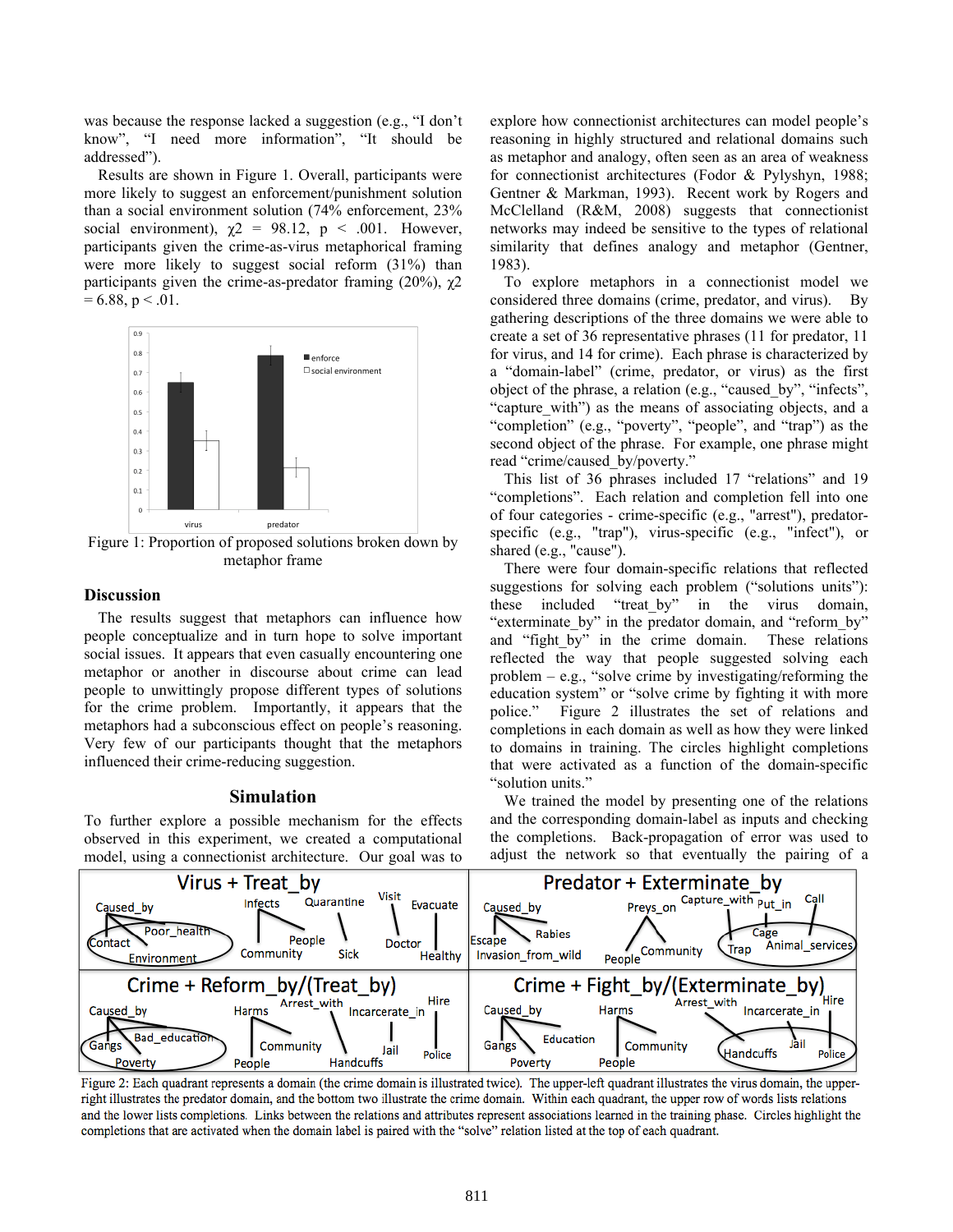domain-label and relation activated all of the relevant completions. In the test phase, we presented the model a domain-label and relation that belonged to different domains – pairings that the model had not seen in training (e.g., "crime" and "exterminate\_by").

The virus and predator domains both shared some structural similarity with the crime domain. If the model was able to capture this structural similarity in learning, then it should be able to interpret a structurally similar but crossed pairing. If not, it might activate some unsystematic set of irrelevant completions.

# **Method**

**Network architecture.** The network's architecture is shown in Figure 3. It is modeled on R&M's feed-forward network and is trained through back propagation. There are two input layers (labeled "domain-labels" and "relations"), three hidden layers, and one output layer (labeled "completions"). Each of the input layers projects to an associated set of hidden units - one is the learned representation of the "domain-labels" and the other is the learned representation of "relations." These two sets of hidden units project forward into the third set of hidden units - the learned representation of the item and relation units combined. This hidden layer feeds forward to the output layer – the "completions".

Note that the two input layers and the output layer are divided into distinct domains. This separation is what allows us to explore metaphor processing. That is, in the training phase, the model learns aspects of the three domains separately. In the test phase, previously unpaired relations and domains are crossed.



**Creating concepts** We sought to create ecologically valid representations of our target domains, so we gathered descriptions of the three situations. Forty-one participants from Foothill College completed an online survey in exchange for course credit. The survey asked participants to describe, in at least ten sentences, several situations. Three of the situations were: 1) worsening crime, 2) a wild beast on the loose, and 3) a spreading virus. These descriptions formed the basis of the training patterns that were presented to the model.

We selected a set of relations by reading through the descriptions and collecting lists of the verbs used to describe the situations. For each domain, we identified a set of the most commonly used verbs – often combining counts of verbs that shared a similar meaning (e.g., "capture" and "catch"). We then read through the stories again to identify completions. We created a list of the subjects and objects of the sentences that were commonly associated with the selected verbs. This list was similarly condensed.

**Structural Similarity** Previous research has demonstrated that structural similarity is a critical feature of a comprehensible metaphor (e.g., Gentner & Clement, 1988). The situation descriptions revealed some critical structural features, which mirrored the findings of the experiment.

Descriptions of the virus situation often emphasized the underlying aspects of the city that enabled the virus to spread (e.g., investigating the water supply and food sources as well as the ways in which people interact socially). Descriptions of the predator situation, on the other hand, often emphasized targeted responses (e.g., hunting down and caging the predator). Descriptions of the crime situation fit two schemas. In one, participants focused on the reforming underlying causes of crime – e.g., social welfare. In the other, participants focused on fighting crime head on  $-e.g.,$  hiring police officers and building jails.

One relation in the virus set ("treat\_by"), one relation in the predator set ("exterminate\_by"), and two relations in the crime set ("reform\_by" and "fight\_by") were critical for highlighting structural similarity. These relations reflect the participants' consensus on how to solve each situation. The "treat by" relation is associated with the causal elements of a virus. The "exterminate by" relation is associated with targeted and immediate responses to a predator. The "reform by" relation is associated with the causal elements of crime and the "fight\_by" relation is associated with the Learned relatiotargeted and immediate responses to crime.

> **Network training** The training patterns paired a single domain-label with a single relation and all appropriate completions. In some cases, completions were linked to a domain via a shared relation; in other cases they were linked via a domain-specific relation. Figure 2 illustrates the set of relation-completion pairings within each domain (note that there were not two distinct representations of crime).

> The connection weights in the network were initialized with very small random values. There were 19 training patterns. All patterns were presented to the model an equal number of times in random order. Back-propagation was used to do online learning after each pattern. The network was trained for 30,000 epochs without momentum with a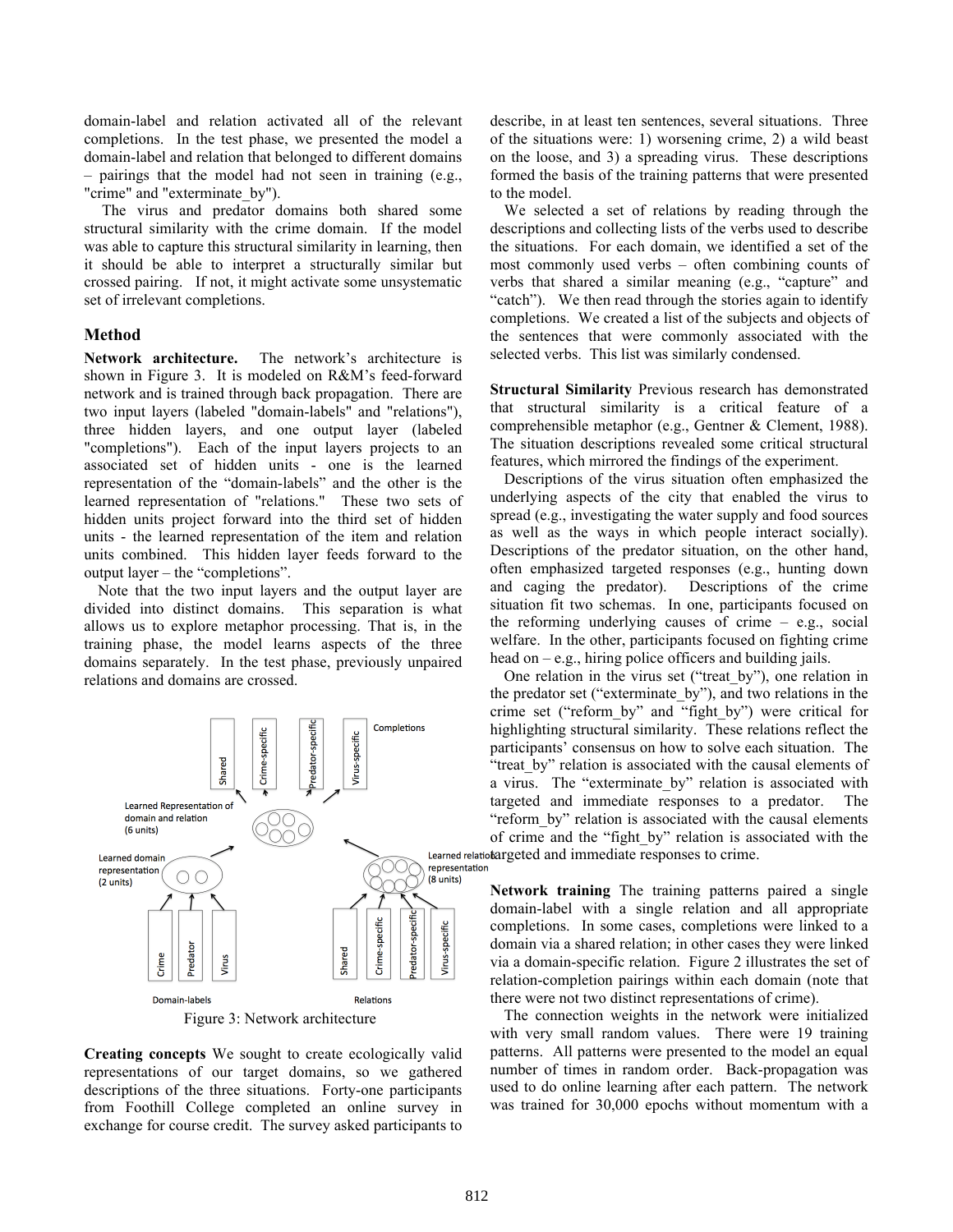learning rate of .05 at which point 99% of the output units were activated to within .1 of their target values.

**Network testing** In the testing phase, we explored whether the model had learned and could utilize the relational structure of the three target domains. Two test patterns illustrate the critical pairings: 1) Crime + Treat and 2) Crime + Eliminate.

These label–relation pairings were never seen by the network in the training phase. If the model could harness the relational structure of the domains, we would expect the underlying causes of crime activated when crime was paired with "treat by" (as in the lower left quadrant of Figure 2). We would expect the immediate responses of crime activated when crime was paired with "exterminate\_by" (as in the lower right quadrant of Figure 2).

## **Results**

We ran three simulations with different initial starting weights, and the resulting activation in the completions was to ensure that the results do not reflect chance findings from a particular set of starting weights. Figure 4 illustrates the average level of activation in completions in response to the two test inputs.



 Figure 4: Average activation level of completions when crime was paired with "treat\_by" (left) and "exterminate\_by" (right) as inputs. No other completion averaged an activation level greater than .1.

The results reveal that pairing "crime" with "treat by", which were unpaired in the learning phase, activated the underlying causes of crime and not the immediate targeted responses to crime or causes of a virus. Pairing "crime" and "exterminate\_by", which were also unpaired in the learning phase, activated the immediate targeted responses to crime and not the underlying causes of crime or the immediate responses to a predator.

A closer look at the learned and distributed representations of the relation-units reveals how the metaphoric influence works. The model naturally represents "treat\_by" and "reform\_by" as well as "exterminate by" and "fight by" similarly because the two pairs of relations serve similar roles in their specific domains and because there are a scarce number of representation units for the relations. That is, both the "treat by" and "reform by" relations activate completions that are associated with "cause". Therefore, the model can represent the two domains with very similar patterns of representation. The model does not confuse the two representations because it activates the completions only after integrating the information from the domain-label stream of input (i.e., in the subsequent representation layer).

The similarity between the "exterminate by" and "fight by" relations is slightly more difficult to explain because there are no shared relation units that could underlie the mapping. Instead, as in the case of R&M's simulation, the network succeeds because the two domains are nearly identical structurally (identical except for the additional crime-specific relation unit, "reform"). Figure 5 illustrates the learned and distributed representational similarity between the solution units.



Figure 5: Learned, distributed representational similarity among relations that serve a structurally similar purpose. The columns represent activation levels in the eight units that learn a representation for relations.

### **Discussion**

The model presented here learned and exploited the relational similarity between the three target domains in a way that was consistent with the results from the Experiment. Specifically, the model learned to represent the three domains by learning both the low level particulars of each domain as well as high-level structural similarity. This model builds on earlier simulations by Hinton's "family tree" simulations (1989) as well as R&M's (2008).

Our model is different from previous computational models of analogy/metaphor (e.g., Falkenhainer et al., 1989; Eliasmith & Thagard, 2001; Hummel & Holyoak, 1997) in that the conceptual representations are entirely learned and distributed. In fact, it is precisely because the representations of the relation units are distributed that cross-domain inputs yield appropriate outputs.

**Limitations and future directions** It should be noted that the model presented here does not fully reflect the experimental paradigm. Participants in the experiment are not asked to, e.g., "treat crime." Future work will attempt to